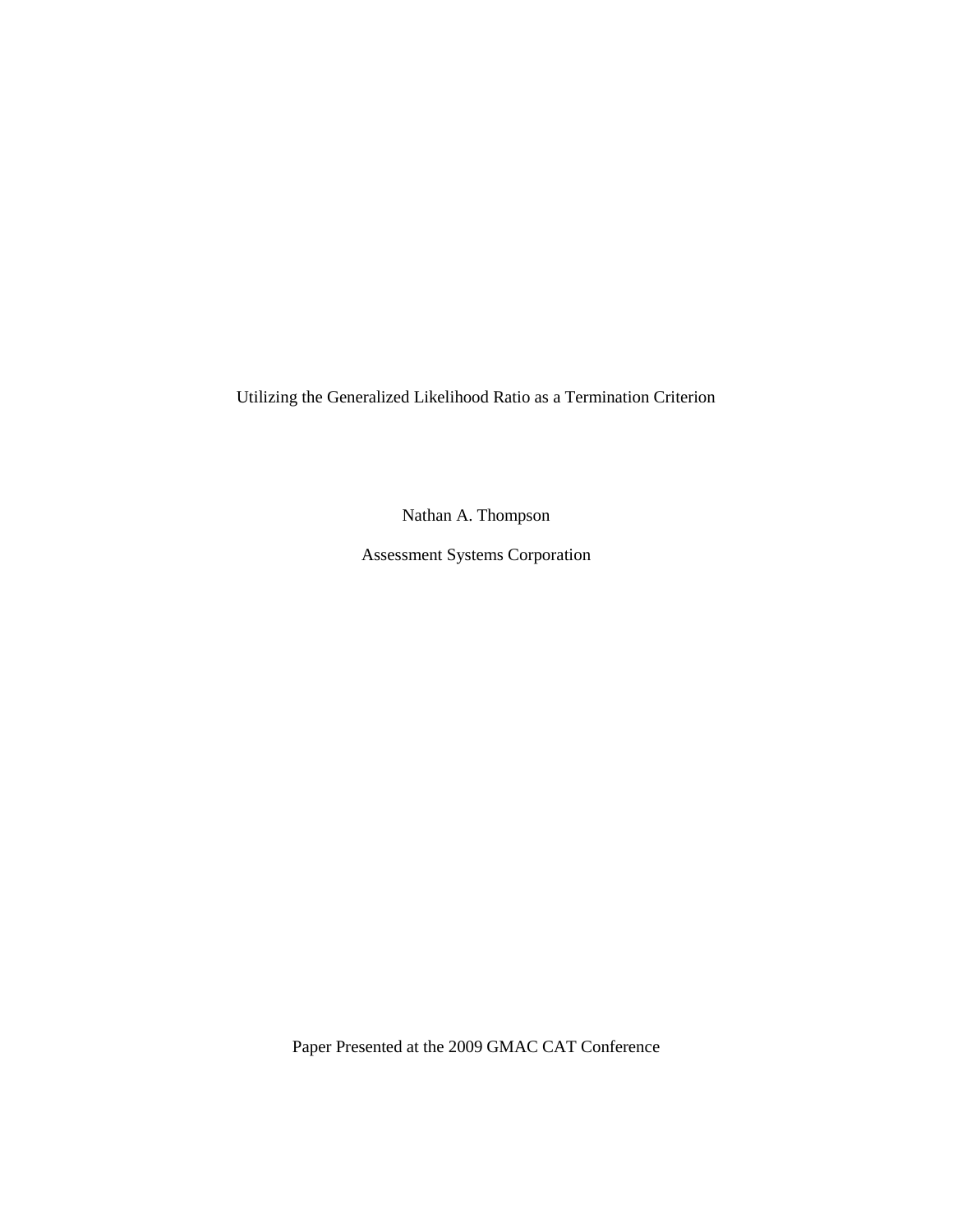## Utilizing the Generalized Likelihood Ratio as a Termination Criterion

A common application for computer-based testing is to classify examinees into mutually exclusive groups. Currently, the predominant psychometric algorithm for designing computerized classification tests (CCTs) is the sequential probability ratio test (SPRT; Reckase, 1983) based on item response theory (IRT). The SPRT operates by formulating a point hypothesis test that a given examinee's ability value  $\theta$  is equal to a fixed value below  $(\theta_1)$  or above  $(\theta_2)$  the classification cutscore. The space between these two points is referred to as the indifference region, as the test developer is indifferent to the classification assigned.

The SPRT has been shown to be more efficient than confidence intervals around ability estimates as a method for CCT delivery (Spray & Reckase, 1996; Rudner, 2002). More recently, it was demonstrated that the SPRT, which only uses fixed values, is less efficient than a generalized form which tests whether a given examinee's  $\theta$  is *below*  $\theta_1$ *or above*  $\theta_2$  (Thompson, 2007). This formulation allows the indifference region to vary based on observed data. Moreover, this composite hypothesis formulation better represents the conceptual purpose of the exam, which is to test whether  $\theta$  is above or below the cutscore.

The purpose of this study is to explore the specifications of the new generalized likelihood ratio (GLR: Huang, 2004). As with the SPRT, the efficiency of the procedure depends on the nominal error rates and the distance between  $\theta_1$  and  $\theta_2$  (Eggen, 1999). This study utilized a monte carlo approach, with 10,000 examinees simulated under each condition, to evaluate differences in efficiency and accuracy due to hypothesis structure, nominal error rate, and indifference region size.

#### *The SPRT*

The SPRT compares the ratio of the likelihoods of two competing hypotheses. In CCT, the likelihoods are calculated using the probability *P* of an examinee's response to item *i* if each of the hypotheses were true, that is, if the examinee were truly a "pass"  $(P_2)$  or "fail"  $(P_1)$  classification. The probability of an examinee's response *X* to item *i* is calculated with an IRT item response function. An IRT model commonly applied to multiple-choice data for achievement or ability tests when examinee guessing is likely is the three-parameter logistic model (3PL). With the 3PL, the probability of an examinee with a given  $\theta$  correctly responding to an item is (Hambleton & Swaminathan, 1985, Eq. 3.3):

$$
P_i(X_i = 1 | \theta_j) = c_i + (1 - c_i) \frac{\exp[Da_i(\theta_j - b_i)]}{1 + \exp[Da_i(\theta_j - b_i)]}
$$
(7)

where

 $a_i$  is the item discrimination parameter,

 $b_i$  is the item difficulty or location parameter,

 $c_i$  is the lower asymptote, or pseudoguessing parameter, and

*D* is a scaling constant equal to 1.702 or 1.0.

The SPRT is expressed as the ratio of the likelihood of a response at two points on 
$$
\theta
$$
,  $\theta_1$  and  $\theta_2$ ,  
\n
$$
LR = \frac{L(\theta = \theta_2)}{L(\theta = \theta_1)} = \frac{\prod_{i=1}^{n} P_i (X = 1 | \theta = \theta_2)^{X} P_i (X = 0 | \theta = \theta_2)^{1-X}}{\prod_{i=1}^{n} P_i (X = 1 | \theta = \theta_1)^{X} P_i (X = 0 | \theta = \theta_1)^{1-X}}.
$$
\n(1)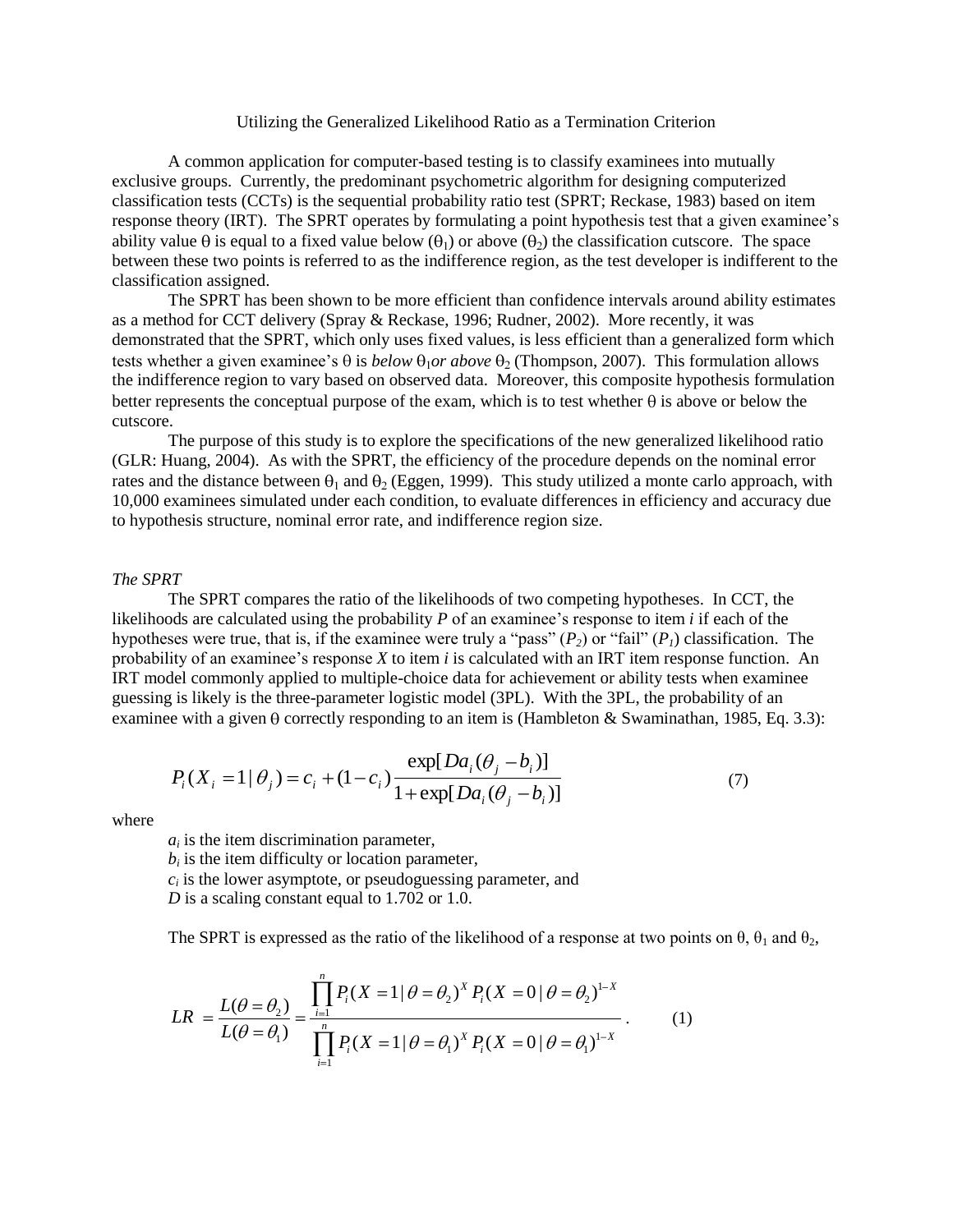Note that, since the probabilities are multiplied, the SPRT is equivalent to the ratio of the value of the IRT likelihood function at two points. The ratio is then compared to two decision points *A* and *B*, (Wald, 1947):

| Lower decision point = $B = \beta / (1 - \alpha)$ | (2) |
|---------------------------------------------------|-----|
| Upper decision point = $A = (1 - \beta)/\alpha$ . | (3) |

If the ratio is above the upper decision point after *n* items, the examinee is classified as above the cutscore. If the ratio is below the lower decision point, the examinee is classified as below the cutscore. If the ratio is between the decision points, another item is administered.

Formulations of the SPRT for CCT differ in the calculation of the probabilities by composing the structure of the hypotheses differently. The calculation of the ratio and the decision points remain the same. The point hypothesis method calculates  $P<sub>l</sub>$  and  $P<sub>2</sub>$  at fixed points selected by the test developer, while the composite hypothesis method at variable points, wherever the likelihood function is the highest.

Because IRT is utilized, this first requires the cutscore to be set on the  $\theta$  metric. This can be done in one of two ways. A point can be specified directly on  $\theta$ , such as a cutscore of 0.0 to identify the top half of the population. The cutscore can also be translated from a cutscore previously set on the proportion-correct metric by applying a test characteristic curve and solving for the value of  $\theta$  linked to the proportion-correct cutscore.

## *Point hypothesis formulation*

The point hypothesis method suggested by Reckase (1983) specifies two *fixed* points  $\theta_1$  and  $\theta_2$  on either side of the cutscore. Conceptually, this is done by defining the highest  $\theta$  level that the test designer is willing to fail  $(\theta_2)$  and the lowest  $\theta$  level that the test designer is willing to pass  $(\theta_1)$ . In practice, however, these points are often determined by specifying an arbitrary small constant  $\delta$ , then adding and subtracting it from the cutscore (e.g., Eggen, 1999; Eggen & Straetmans, 2000).

Therefore, the hypothesis test is structured as

| $H_0$ : $\theta = \theta_1$   | (4) |
|-------------------------------|-----|
| $H_1$ : $\theta = \theta_2$ . | (5) |

A graphic representation of this method is shown in Figure 1. In this example, the cutscore is 0.4 and  $\delta$ = 0.1, such that  $\theta_1$  = 0.3 and  $\theta_2$ = 0.5. The likelihood function is evaluated at these two points, producing a ratio of approximately  $0.55/0.44 = 1.25$ . The likelihood that the examinee is a "pass" is greater than the likelihood they are a "fail," but the classification cannot be made with much confidence at this point in the test.

This is partially due to the relatively small value of  $\delta$  that is illustrated, which produces a relatively small  $P_2 - P_1$  difference. It is evident from Figure 1 that increasing the space between  $\theta_1$  and  $\theta_2$ would increase this difference and therefore the likelihood ratio. The generalized likelihood ratio (GLR) is designed to take advantage of this.

## *The generalized likelihood ratio*

The GLR is specified and calculated with the same methods as the fixed-point SPRT, with the exception that  $\theta_1$  and  $\theta_2$  are allowed to vary. Rather than evaluate the likelihood function at each endpoint of the indifference region, instead it is evaluated at the highest points beyond the endpoints. If the maximum of the likelihood function is outside the indifference region, that maximum will be utilized in the likelihood ratio for that side. For example, in Figure 1 the maximum is to the right of the indifference region, and will be utilized in the likelihood ratio. The side without the maximum is evaluated the same as with the SPRT.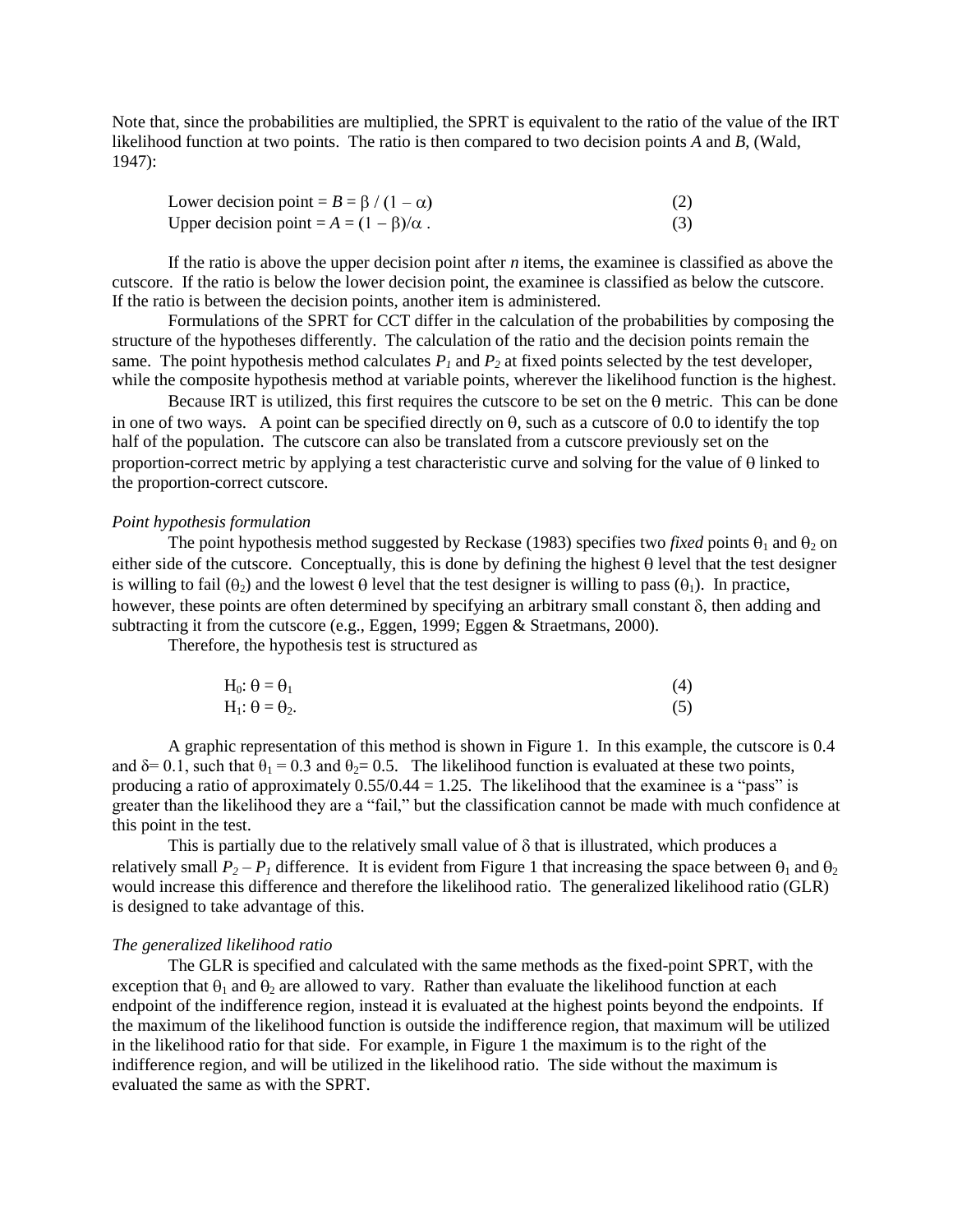

In the example of Figure 1, this modification to the likelihood ratio now produces a value of  $0.62/0.44 = 1.41$ . Because this ratio is further from a ratio of 1.0 than the fixed SPRT value of 1.25, the classification can be made with more confidence given the same number of items, or with equal confidence given a fewer number of items. The primary research question of this study is whether this increase in efficiency comes with an increase in classification error (false positives and false negatives), and if the efficiency is moderated by nominal error rates or the width of the indifference region.

#### Method

A monte carlo simulation was designed to evaluate this research question via two substudies. The first investigated the effect of indifference region width on the efficiency of the GLR while simultaneously comparing the observed classification error rates to the nominal rate. The second compared the GLR with the SPRT.

Parameters were generated for a bank of 300 items. The descriptive statistics of the item parameters are shown in Table 1, and reflect the fact that the bank was intended to provide a substantial number of items with difficulty near the cutscore of -0.50. A distribution of examinees was also randomly generated, from a  $N(0,1)$  distribution. The study simulated a test for each examinee in each condition of the study, with the practical test length constraints of a minimum of 20 and a maximum of 200.

| <i>Statistic</i> | a    |         | C    |
|------------------|------|---------|------|
| Mean             | 0.70 | $-0.50$ | 0.25 |
| <b>SD</b>        | 0.20 | 0.51    | 0.04 |
| Min              | 0.03 | $-1.98$ | 0.13 |
| Max              | 1 24 | 0.75    | 0.37 |

## *Table 1: Item parameter statistics*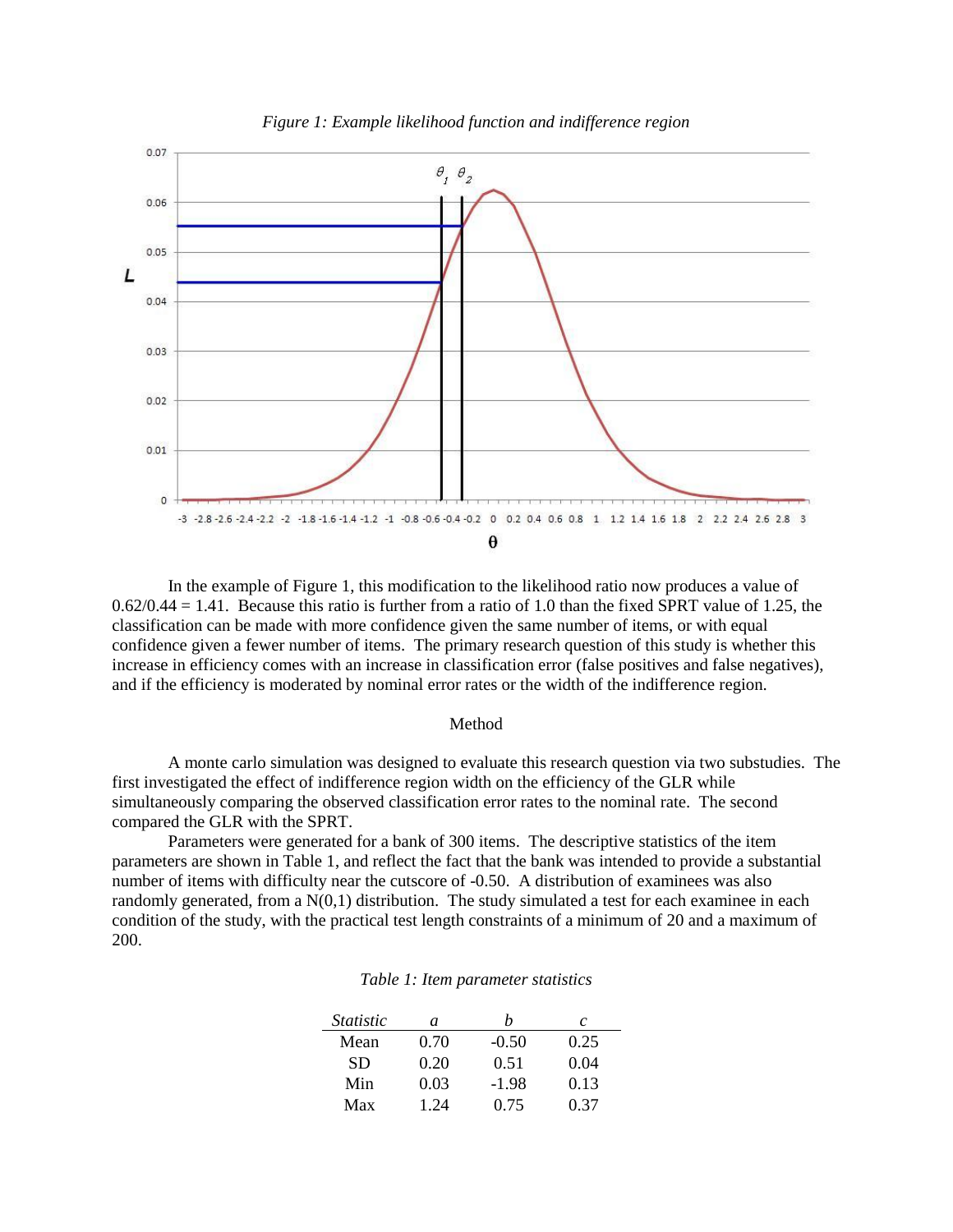The dependent variables quantify both the efficiency and the accuracy of the simulated tests. The efficiency is indexed by the average test length (ATL), or mean number of items required to make a classification. The accuracy of the test is indexed by the percentage of examinees correctly classified (PCC), because the results of the test can be compared to the known true classification.

As mentioned, the first substudy only investigated the performance of the GLR. The independent variable was the width of the indifference region, manipulated by varying  $\delta$  from 0.0 to 0.50 in increments of 0.02. The results are presented in Figure 2 for a nominal error rate of 5% and in Figure 3 for a nominal error rate of 1%.





*Figure 3: ATL and PCC for 1% nominal error rate with the GLR*

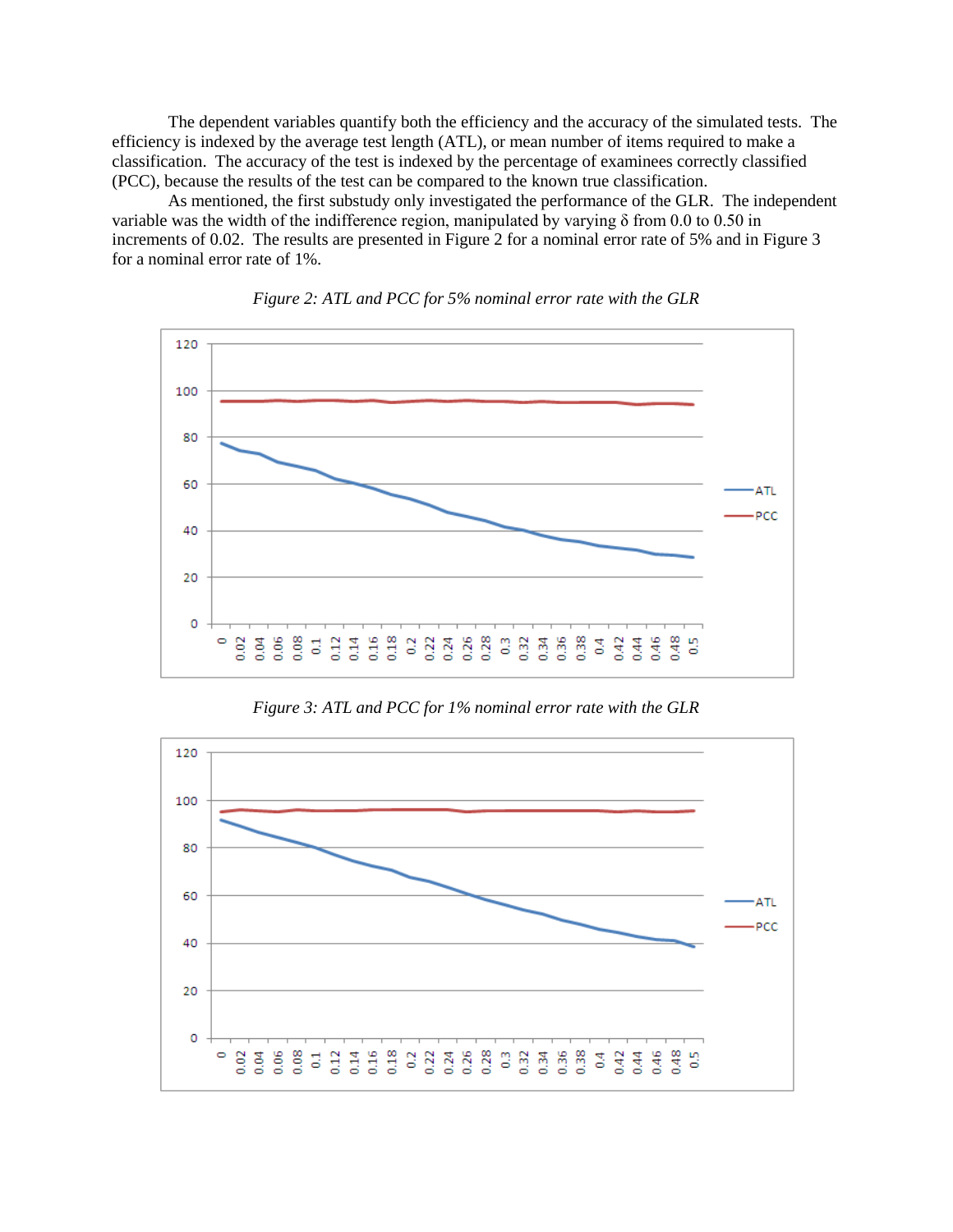The PCC decreased minimally as δ increased, while ATL dropped dramatically. Increasing the size of the indifference region will greatly decrease the number of items needed to make classifications, but will also decrease the accuracy of the test. This effect was true in both conditions. However, the accuracy remained near nominal levels for the 5% condition; for the 1% condition, observed accuracy was always lower than the nominal accuracy.

Having demonstrated the ability of the GLR to classify examinees regardless of indifference region width, the next step was to compare the efficiency of the GLR to the fixed-point SPRT. The same study was completed, but with δ intervals of 0.1 rather than 0.02. The results are presented in Figures 4 and 5.



*Figure 4: ATL and PCC for 5% nominal error rate, comparing GLR and SPRT*

*Figure 5: ATL and PCC for 5% nominal error rate, comparing GLR and SPRT*

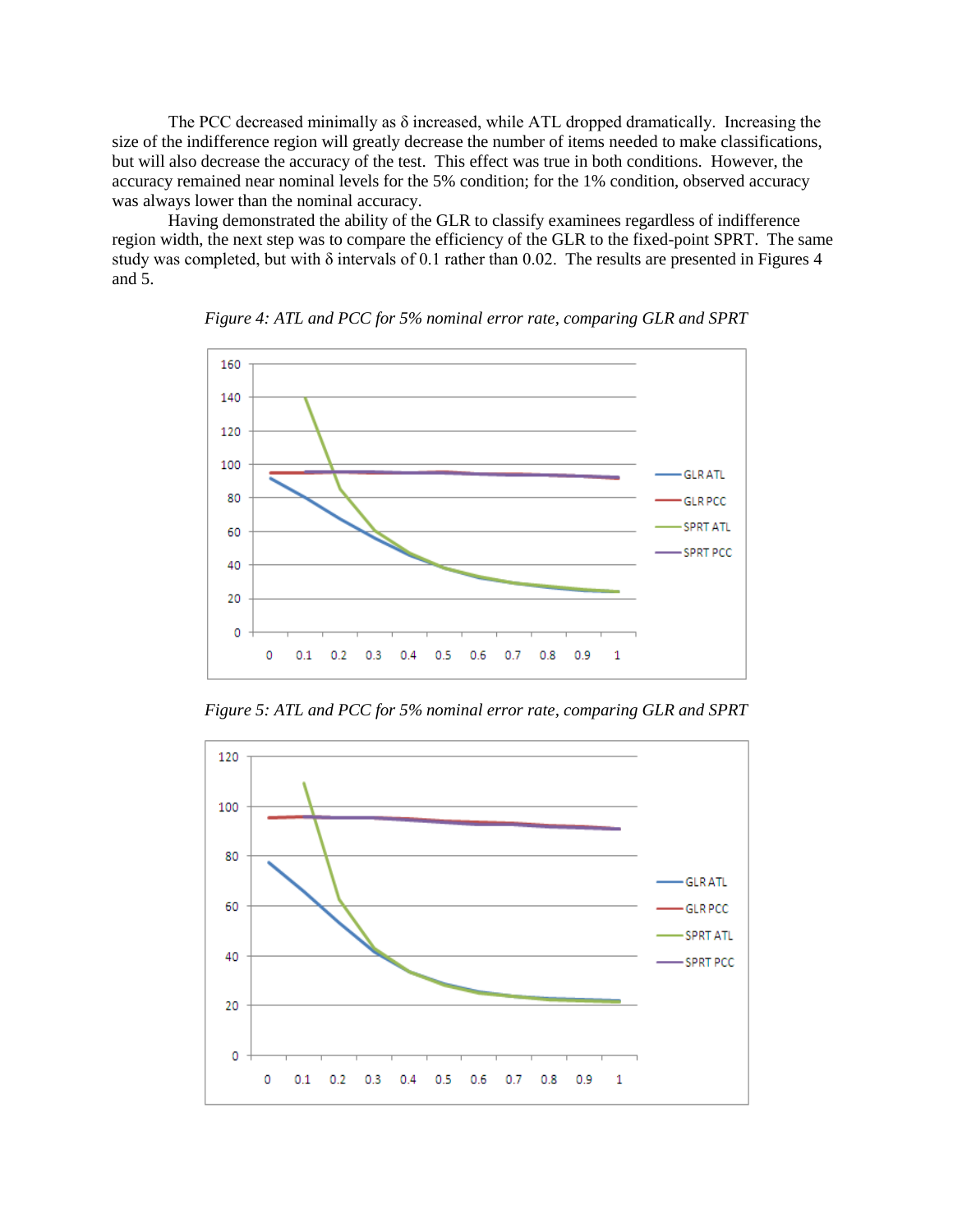Figures 4 and 5 present a similar shape to Figures 2 and 3, with the ATL dropping sharply while the PCC decreases minimally. The GLR requires fewer items when  $\delta$  is 0.3 or smaller, while the two methods perform equivalently with larger values of  $\delta$ . However, note that PCC appears stable when  $\delta$  is 0.3 or smaller, but decreases afterwards.

### Discussion

As is evident in Figures 4 and 5, the GLR is always at least as efficient as the fixed-point SPRT while maintaining equivalent levels of accuracy. This suggests that the GLR be used in applied assessment programs rather than the SPRT, especially since the difference in algorithm is small.

However, the most important message of this study is the strong effect that  $\delta$  has on both the accuracy and efficiency of the test. For this reason, the width of the indifference region should never be specified by the arbitrary methods often suggested: attempting to estimate the θ values corresponding to a minimal pass or a maximal failure, or even worse, simply adding and subtracting an arbitrarily chosen number δ. Instead, a study such as this one should be conducted, designed based on actual characteristics of a testing program like bank size and examinee distribution, to determine the value of δ that produces the shortest test lengths while still maintaining the desired level of accuracy.